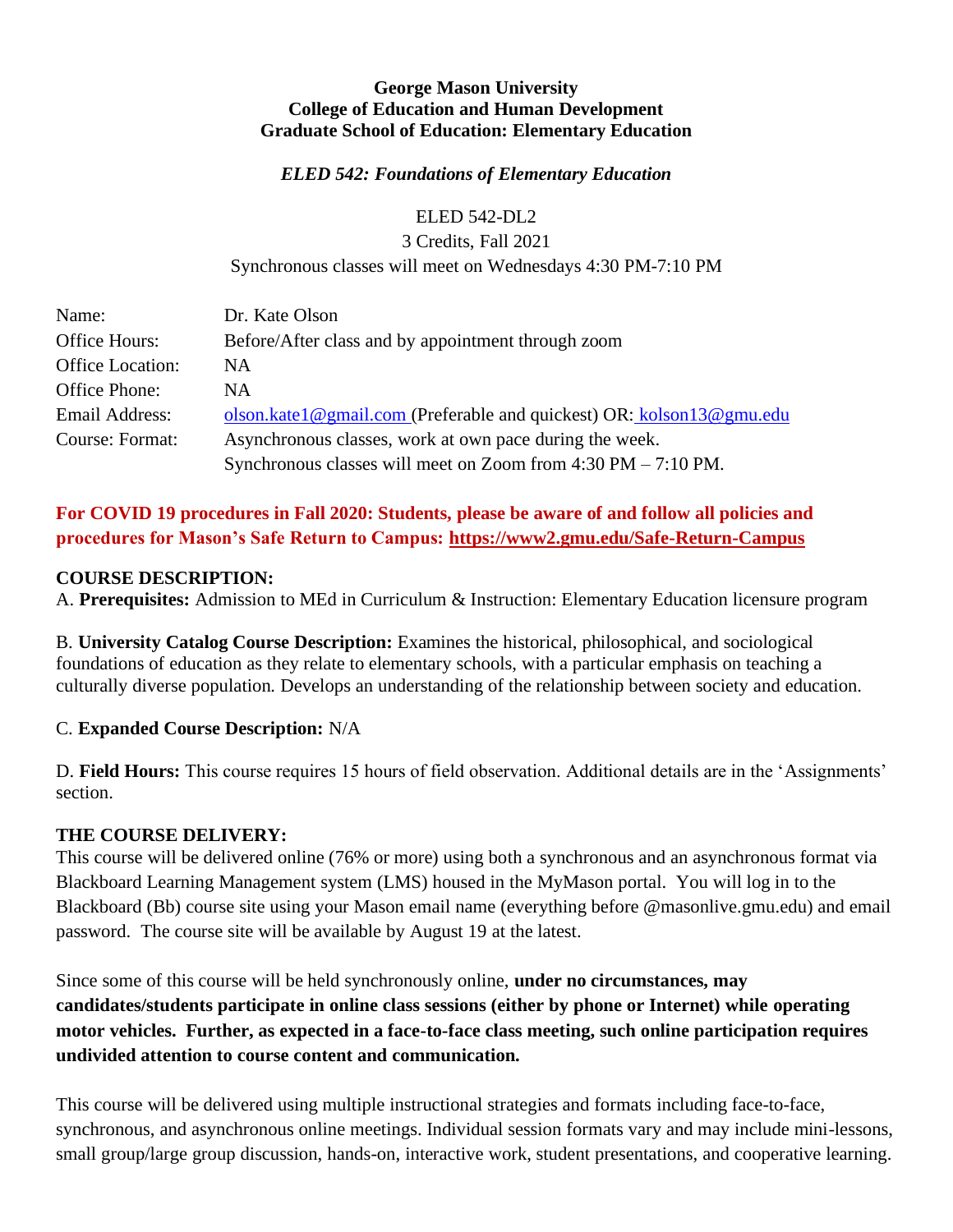Practical applications of theory are explored via group activities. Each week, asynchronous activities should be completed prior to our class meetings. A detailed schedule is included in the "Class Schedule" section below.

# *Technical Requirements*

To participate in this course, students will need to satisfy the following technical requirements:

• High-speed Internet access with standard up-to-date browsers. To get a list of Blackboard's supported browsers see:

[https://help.blackboard.com/Learn/Student/Getting\\_Started/Browser\\_Support#supported-browsers](https://help.blackboard.com/Learn/Student/Getting_Started/Browser_Support#supported-browsers)

To get a list of supported operation systems on different devices see: [https://help.blackboard.com/Learn/Student/Getting\\_Started/Browser\\_Support#tested-devices-and](https://help.blackboard.com/Learn/Student/Getting_Started/Browser_Support#tested-devices-and-operating-systems)[operating-systems](https://help.blackboard.com/Learn/Student/Getting_Started/Browser_Support#tested-devices-and-operating-systems)

- Students must maintain consistent and reliable access to their GMU email and Blackboard, as these are the official methods of communication for this course.
- Students will need a headset microphone for use with the Blackboard Collaborate web conferencing tool.
- Students may be asked to create logins and passwords on supplemental websites and/or to download trial software to their computer or tablet as part of course requirements.
- The following software plug-ins and software for PCs and Macs, respectively, are available for free download:
	- o Adobe Acrobat Reader: <https://get.adobe.com/reader/>
	- o Windows Media Player: <https://support.microsoft.com/en-us/help/14209/get-windows-media-player>
	- o Apple Quick Time Player: [www.apple.com/quicktime/download/](http://www.apple.com/quicktime/download/)
	- o Screencast-O-Matic <https://screencast-o-matic.com/>
	- o Zoom <https://zoom.us/>

# *Expectations*

- Course Week: Our course week will begin on the day that our synchronous meetings take place as indicated on the Schedule of Classes.
- Log-in Frequency:

Students must actively check the course Blackboard site and their GMU email for communications from the instructor, class discussions, and/or access to course materials at least 3 times per week. In addition, students must log-in for all scheduled online synchronous meetings.

• Participation:

Students are expected to actively engage in all course activities throughout the semester, which includes viewing all course materials, completing course activities and assignments, and participating in course discussions and group interactions.

• Technical Competence:

Students are expected to demonstrate competence in the use of all course technology. Students who are struggling with technical components of the course are expected to seek assistance from the instructor and/or College or University technical services.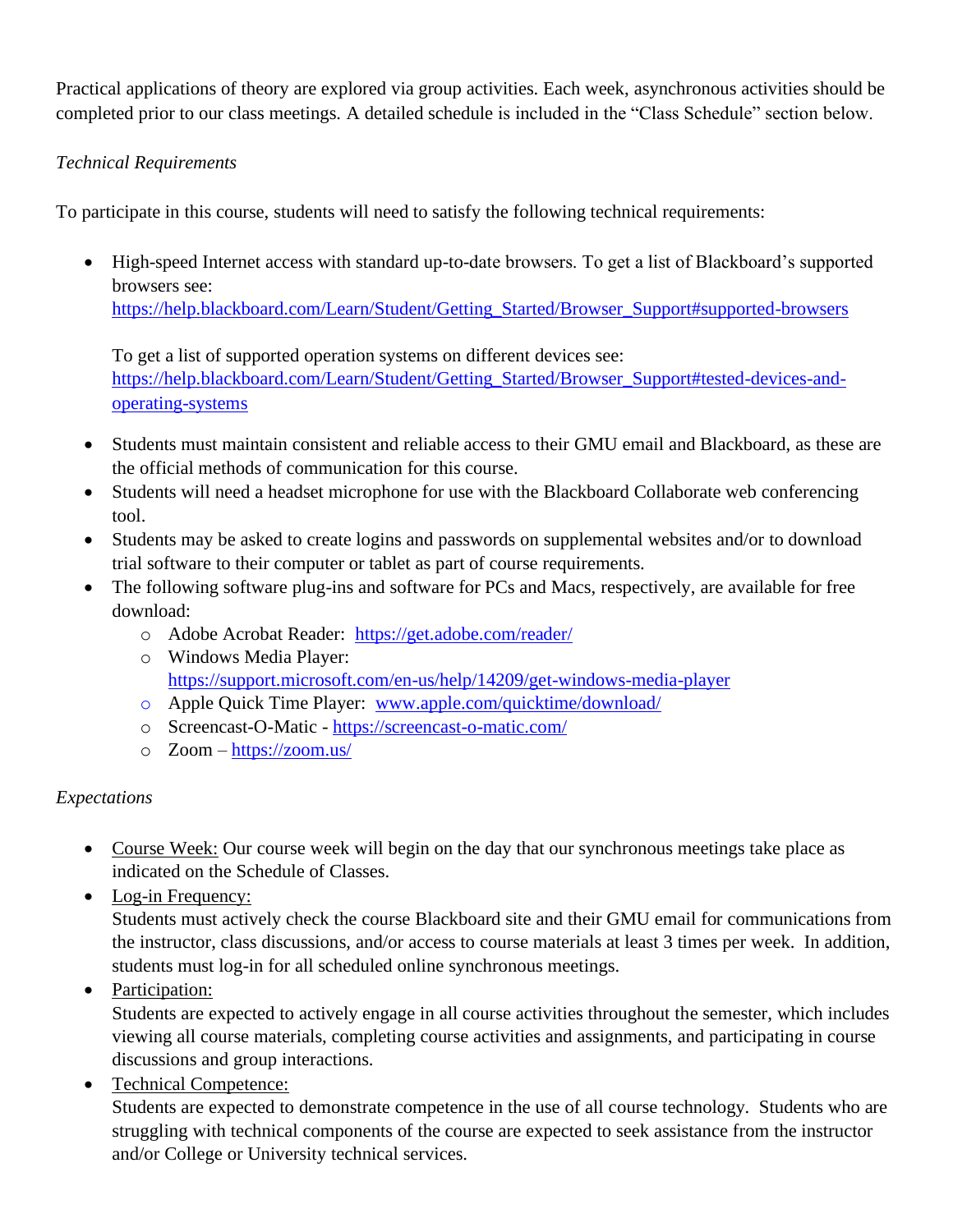• Technical Issues:

Students should anticipate some technical difficulties during the semester and should, therefore, budget their time accordingly. Late work will not be accepted based on individual technical issues.

• Workload:

Please be aware that this course is **not** self-paced. Students are expected to meet *specific deadlines* and *due dates* listed in the **Class Schedule** section of this syllabus. It is the student's responsibility to keep track of the weekly course schedule of topics, readings, activities and assignments due.

• Instructor Support:

Students may schedule a one-on-one meeting to discuss course requirements, content or other courserelated issues. Students can meet with the instructor via telephone or web conference. Students should email the instructor to schedule a one-on-one session, including their preferred meeting method and suggested dates/times.

• Netiquette:

The course environment is a collaborative space. Experience shows that even an innocent remark typed in the online environment can be misconstrued. Students must always re-read their responses carefully before posting them, so as others do not consider them as personal offenses. *Be positive in your approach with others and diplomatic in selecting your words*. Remember that you are not competing with classmates, but sharing information and learning from others. All faculty are similarly expected to be respectful in all communications.

• Accommodations:

Online learners who require effective accommodations to insure accessibility must be registered with George Mason University Disability Services.

# **LEARNER OUTCOMES:**

This course is designed to enable students to do the following:

- 1. identify important historical, philosophical, and sociological foundations underlying the role, development, and organization of public educational practice;
- 2. discuss contemporary educational initiatives and analyze their impact on educating a culturally diverse population of students;
- 3. discuss laws related to students' and teachers' rights and responsibilities
- 4. exhibit knowledge, skills, and work processes representative of an innovative professional in a global and digital society
- 5. understand local and global societal issues and responsibilities in an evolving digital culture and exhibit legal and ethical behavior in their professional practices.

# **PROFESSIONAL STANDARDS:**

**Upon completion of this course, students will have met the following professional standards: National Council for Accreditation of Teacher Education Program Standards for Elementary Teacher Preparation** 

- 1. Candidates use their knowledge and understanding of individual and group motivation and behavior among students at the K-6 level to foster active engagement in learning, self motivation, and positive social interaction and to create a supportive learning environment.
- 2. Candidates use their knowledge and understanding of effective verbal, nonverbal, and media communication techniques to foster active inquiry, collaboration, and supportive interaction in the elementary classroom.
- 3. Candidates understand practices and behaviors that identify and develop the competence of a professional career teacher.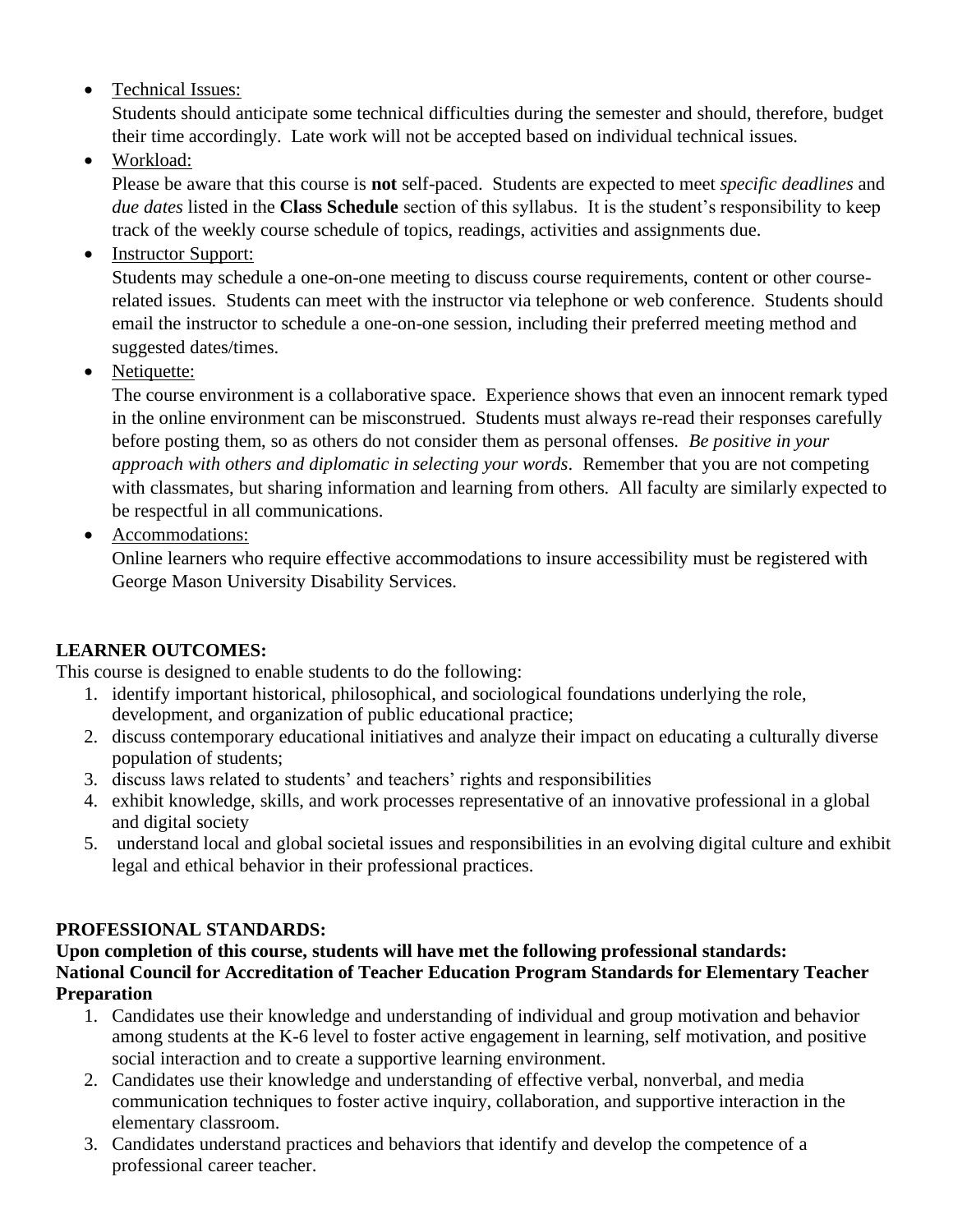### **Association of Childhood Education International Standards**

- 3.2 Adaptation to diverse students—Candidates understand how elementary students differ in their development and approaches to learning, and create instructional opportunities that are adapted to diverse students.
- 5.1 Professional growth, reflections, and evaluation—Candidates are aware of and reflect on their practice in light of research on teaching, professional ethics, and resources available for professional learning; they continually evaluate the effects of their professional decisions and actions on students, families, and other professionals in the learning community and actively seek out opportunities to grow professionally.

## **InTASC Standards**

Standard 2: The teacher uses understanding of individual differences and diverse cultures and communities to ensure inclusive learning environments that enable each learner to meet high standards.

Standard 9: Professional Learning and Ethical Practice: The teacher engages in ongoing professional learning and uses evidence to continually evaluate his/her practice, particularly the effects of his/her choices and actions on others (learners, families, other professionals, and the community), and adapts practice to meet the needs of each learner.

## **8 VAC 20-25-30. Technology standards**

- A. Instructional personnel shall be able to demonstrate effective use of a computer system and utilize computer software.
- B. Instructional personnel shall be able to apply knowledge of terms associated with educational computing and technology.
- C. Instructional personnel shall be able to apply computer productivity tools for professional use.
- D. Instructional personnel shall be able to use electronic technologies to access and exchange information.

## **REQUIRED TEXTS:**

- Canestrari, A. & Marlowe, B. (2021). *Educational Foundations: An Anthology of Critical Readings (4th edition).* Sage.
- Lewis, A.E. & Diamond, J.B. (2015). *Despite the best intentions: How racial inequality thrives in good schools*. New York: Oxford UP. Or you can download the e-book version of *Despite the Best Intentions* through GMU library for **free**.

<https://ebookcentral-proquest-com.mutex.gmu.edu/lib/GMU/detail.action?docID=2101588>

Virginia's Standards of Learning for K-6 [\(http://www.pen.k12.va.us\)](http://www.pen.k12.va.us/)

Additional selected readings will be posted on Blackboard in the modules.

# **COURSE PERFORMANCE EVALUATION:**

Students are expected to submit all assignments on time in the manner outlined by the instructor (e.g., Blackboard or email).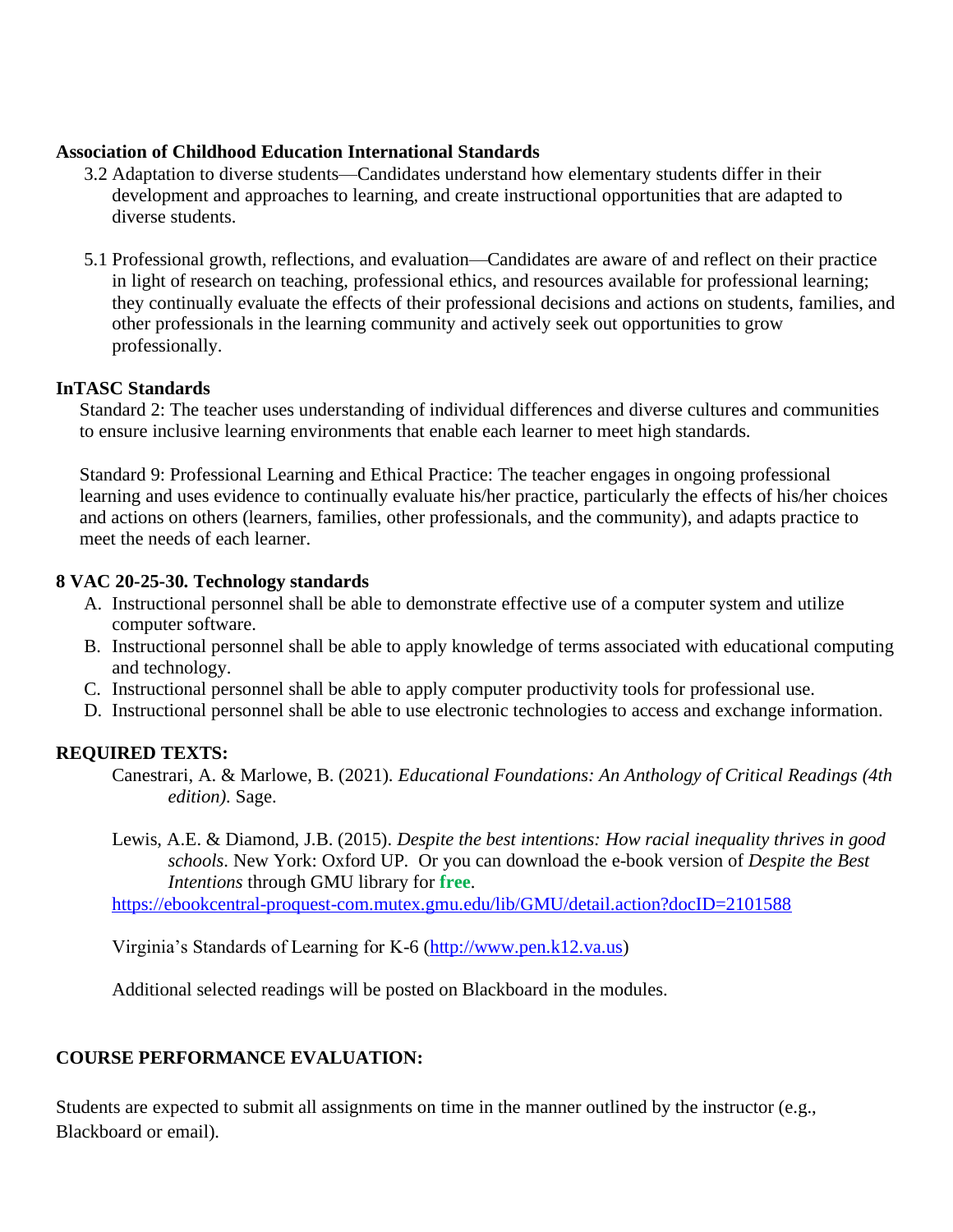#### **COURSE ASSIGNMENTS:**

#### **1. Assignment Descriptions**

#### *a. Participation*

This course operates with the assumption that knowledge is socially constructed and the most meaningful learning opportunities are those where you have the opportunity to offer and explore diverse perspectives with peers. To do this it is expected that **you are on time and attend all scheduled classes and asynchronous/synchronous online meetings outlined within the syllabus**. Absence from class to observe a religious holiday, to serve jury duty, or to participate in required military service, and medical emergencies are exceptions to the above policy. If you anticipate being absent for any of these reasons, please make arrangements at least **48 hours in advance**. In addition, you are expected to be on time to class each week unless advance notice has been provided to the instructor.

Class participation is vitally important in a course such as this. Each class session we will have readings to discuss, ideas to unpack, and activities to do. Not participating will be reflected with a zero for the week and as an absence. **Students with two or more absences will not receive credit for the course.** 

In addition to the readings, you may be asked to watch videos, collect information, or explore other online resources prior to class. Sometimes, guiding question(s) or tasks related to the readings and these resources will be posted to establish a purpose for reading. These guiding questions or activities will be directly related to discussion for the session. Activities may require you to respond to a specific question, create a representation of ideas from the reading (e.g. concept map, picture), or analyze a piece of text or student work based on your understandings of the readings and other resources.

The products of these activities support learning in class meetings. Additionally, classroom activities may include simulations, debates, book club meetings, examination of student work, and quickwrites.

## **When on Zoom, you will use your webcam in small group discussions and when you address the whole group.**

**The professor reserves the right to modify or alter assignments, tasks, due dates, and other requirements during the duration of the course to maximize the learning experience.**

#### Assignments:

#### *a. Participation Guidelines*

Different discussion structures will be organized to maximize participation and community building. This includes partners, small groups, and whole class discussion. You will be responsible for participating in discussion according to the expectations and norms decided upon on the first day of class. These expectations and norms will also apply for online discussion as dictated by our schedule.

You are responsible to write Journal Reflections that have your think and respond to the reading assigned that week for class as part of your participation grade. For each reflection submitted and discussed in class, you will receive 1 point toward your participation grade (5/20points)

#### *b. Educational History*

We know from the research literature that our prior school experiences as a student (a.k.a. our apprenticeship of observation - Lortie, 1974) wield incredible influence on our views of teaching and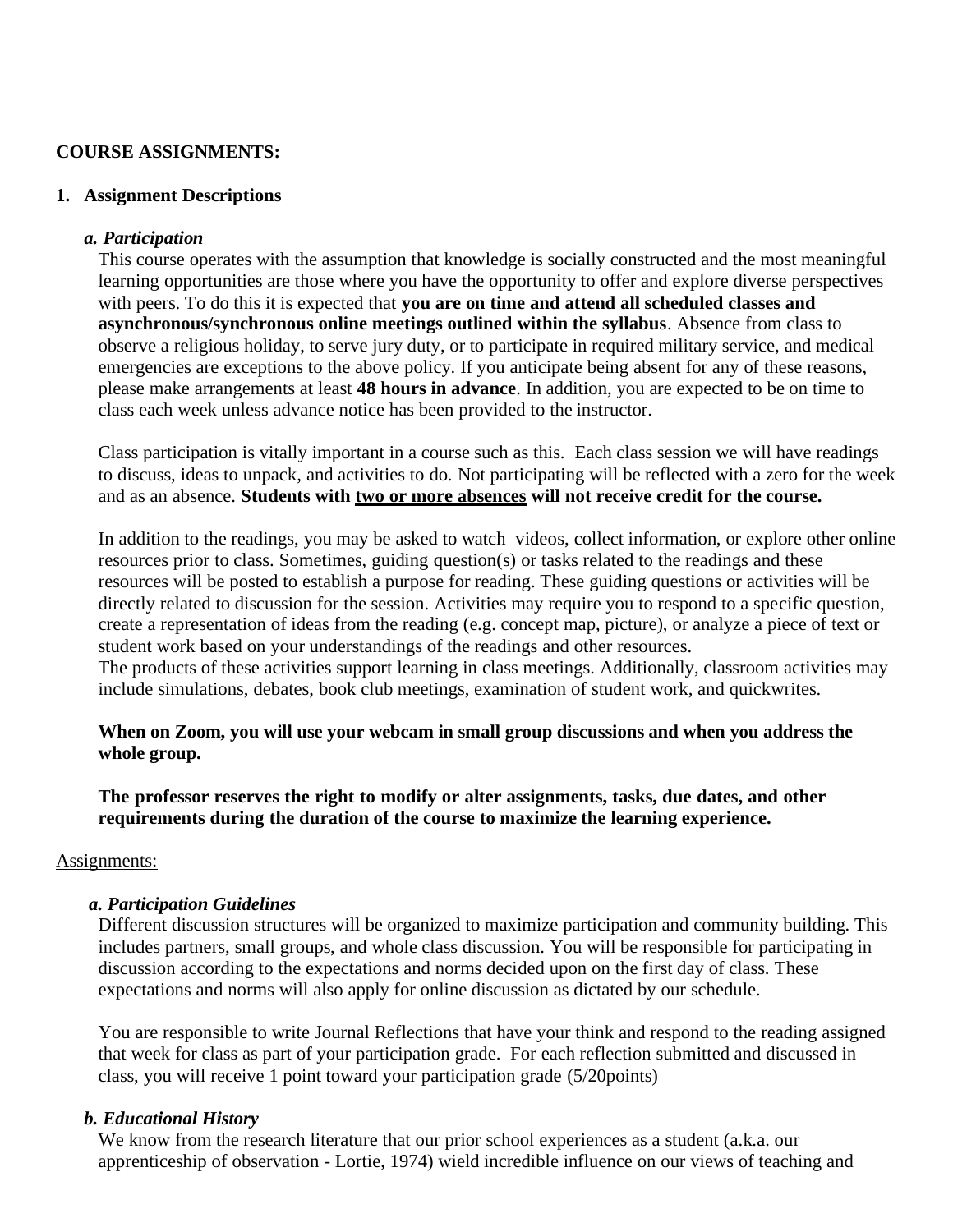learning. Therefore, it is essential that we explore our K-12 school experiences so that each of us is aware of the pre-existing perceptions that we bring to teacher preparation. This is also an opportunity for me to get to know you better as a learner and to find out the ways in which I can build upon your experiences and support your interests, strengths, skills, and perceived challenges or weaknesses.

Your Educational History should be 2-4 pages in length and should be an introspective summary/reflection on your memories of teaching/learning across your educational experiences:

- Elementary school
- Middle school
- High School
- College

Questions to guide your introspection and reflection can include:

- When was a time that you felt seen as individual or as a learner by an educator (e.g. teacher, coach, advisor, staff member, principal, professor, etc.)? Why? What did that person see that others did not?
- What strengths and strategies have you employed to be successful in your educational experiences? When was a time these strategies were not successful?
- What challenges have you encountered in your educational experiences? Why do you think you encountered them? What was the outcome?
- When was a time that you felt unseen/misunderstood/overlooked as an individual or as a learner by an educator (e.g. teacher, coach, advisor, staff member, principal, professor, etc.)? Why?

Your Educational History is due **September 15** by midnight. You will submit it through the **Assessments** tab on Blackboard.

## *c. Teacher Beliefs: Developing a Vision Statement*

You will identify, develop, and refine your beliefs about what teaching and learning entails. These beliefs will likely to shift, grow, and deepen as you gain more experience in the classroom and deepen your knowledge of theory and practice. As we begin this program, we often aspire to something that we are not yet able to do or that we don't do consistently. This assignment serves as an initial tool to uncover what we think is best for teaching and learning and whether this is reflected in our actual teaching practice to support the acquisition of new knowledge and reflective examination of your own teaching practice.

Throughout the course, we will reflect on the prompts below and consider how they relate to one another. We will also take time to consider areas that intersect and sources of tension in your beliefs and preferred practices. You will create a 'working document' (format discussed in class) that reflects how your thoughts are changing/evolving and we will revisit this to refine/expand your thoughts.

Your 'working document' should include your final beliefs statement which will address each of the following prompts:

- I believe that learning...
- I believe that teaching...
- I believe the purpose of schooling is...
- I believe my classroom is...
- I believe my students learn best when **they**…
- I believe my students learn best when **I**…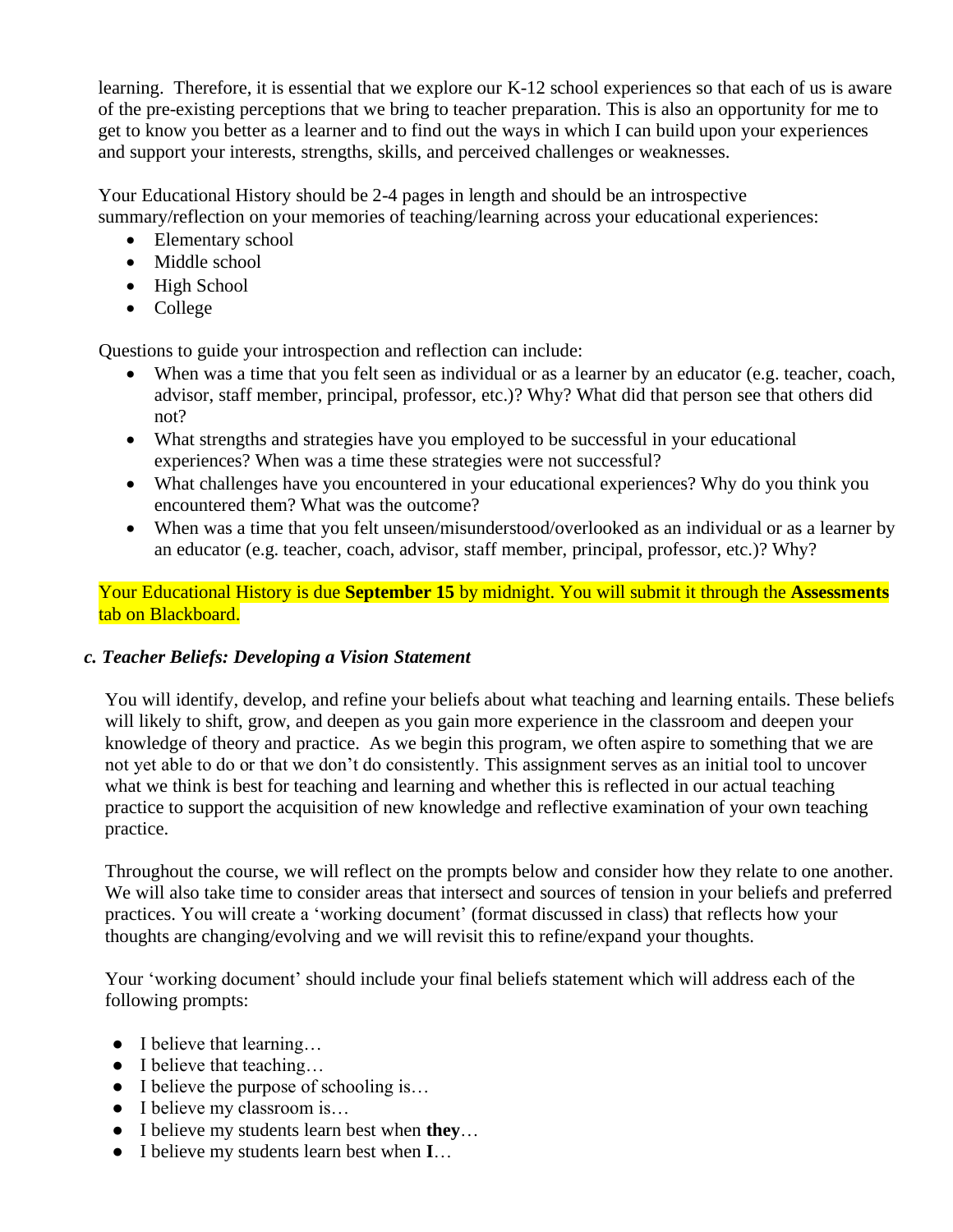- I believe community/family is/are…
- I believe collaboration is...
- My professional goals as a teacher are...

This document serves as an evolving draft of your beliefs and you will submit this draft in Blackboard under the Assessment tab. Your ideas are expected to be "in progress" so questions and wonderings are acceptable for this draft, due on **September 21st by 11:59pm. We will be discussing them in class on Sept. 22nd.** You will receive **5 points** for turning in this draft on time.

The final **Vision Statement** should draw upon your draft and other sources of reflective learning and **be only 1-3 sentences**. Ergo, this should be succinct and get at the core of what you believe about teaching and learning. For example, here is my vision statement:

*My vision as a teacher educator is to develop future teachers who embrace and validate cultural and linguistic differences by carefully building relationships as well as creating a collaborative learning community that best allows instruction to occur for all students to meet all their social, emotional, and academic needs.* 

Your **final vision statement is due on the last day of class, December 1st**. You will upload your statement as well as your final full draft/notes.

## *d. FOR FIELD HOURS: Teaching in a Classroom during Covid*

As we will learn in this class, not everyone has the same educational experience. Many students are disenfranchised by the school system due to race, ethnicity, gender, sexual orientation, language and/or disabilities. This has become an issue people are recognizing during the pandemic as some children struggled with virtual learning. As you participate in the field experience, pay attention to the students who seem to be thriving and those who are struggling. What do you notice about these sets of students? Why do you think some are thriving and others are not? What factors contribute to this? What supports are needed and being used for those struggling? Write a 2-3 page reflection about your observations and what you have learned about teaching.

Your paper is due **Nov. 24th by11:59 PM** submitted to Blackboard.

#### *e. Professional Issues for Teachers: Roundtable discussion*

What professional issues confront teachers in their day to day lives? For this assignment, you can consider an education issue as it relates to culture, religion, race, language, ability, gender, and socioeconomic class, as well as any broader topic of your interest.

To this end, you will select and analyze a professional issue that is of particular interest or importance to you. You will research this issue, noting historical significance and current trends/perspectives based on peer-reviewed articles. You will reflect upon how this issue relates to your own experiences, with connections to your current field placement.

You will create a video of you presenting your roundtable topic. The video can be uploaded to YouTube or another video streaming service. You will post the URL in Blackboard's Discussion Board. You will view three classmates videos and post a comment and a question related to the topic (no more than three people may respond to a video). You will answer the questions posted on your video. A rubric will be provided at a later date with specific components.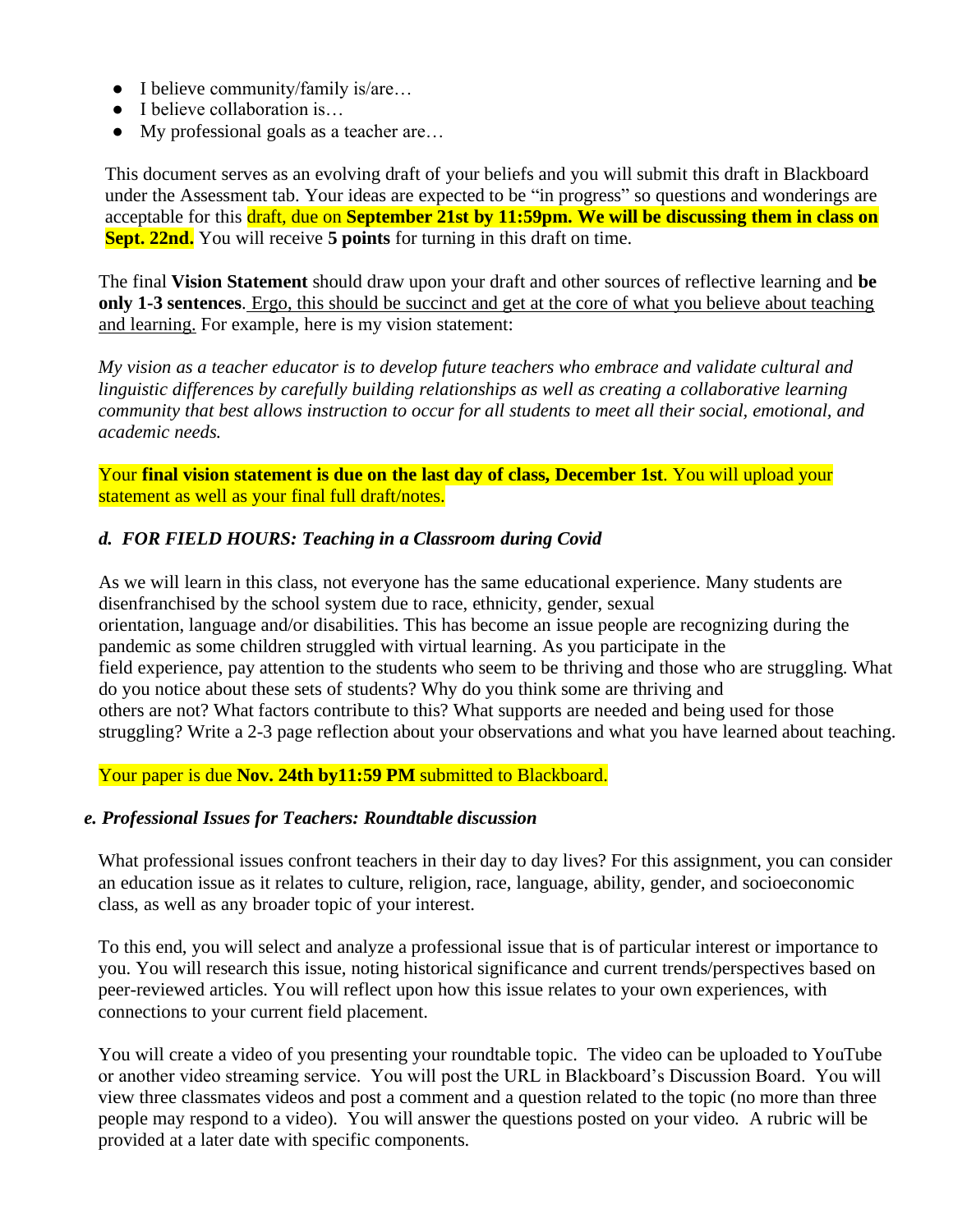The process of brainstorming, research, and initial analysis of your issue will be supported in class with a virtual visit with Education Librarian (Anne Driscoll,) as well as peer conferences.

Roundtable video is due on Oct. 27<sup>th</sup> by midnight. Comments are to be posted by Nov. 3rd.

# *f. Special Education (SPED) and English Language Learner (ELL) Portfolios ---- PBA*

The purpose of this assignment is to integrate your course readings and field experience observations. This will be accomplished through the completion of a series of activities that include readings/reflections, as well as observations. Four Parts will be uploaded into Blackboard to create a portfolio.

# • **Portfolio Part #1**

MODULE: *The Pre-Referral Process: Procedures for Supporting Students with Academic and Behavioral Concerns*

# o <https://iris.peabody.vanderbilt.edu/module/preref/>

Copy and paste the questions from the assessment into a word document. Write answers and include in an addendum in your final reflection.

# • **Portfolio Part #2**

# COMPLETE THE FOLLOWING READINGS:

- o Attention-Deficit/Hyperactivity Disorder: [https://www.nami.org/getattachment/Learn-](https://www.nami.org/getattachment/Learn-More/Mental-Health-Fact-Sheet-Library/ADHD-Fact-Sheet.pdf)[More/Mental-Health-Fact-Sheet-Library/ADHD-Fact-Sheet.pdf](https://www.nami.org/getattachment/Learn-More/Mental-Health-Fact-Sheet-Library/ADHD-Fact-Sheet.pdf)
- o IDEA 2004 Close Up: Evaluation and Eligibility for Specific Learning Disabilities (SLD): [https://www.greatschools.org/gk/articles/evaluation-and-eligibility-for-specific-learning](https://www.greatschools.org/gk/articles/evaluation-and-eligibility-for-specific-learning-disabilities/)[disabilities/](https://www.greatschools.org/gk/articles/evaluation-and-eligibility-for-specific-learning-disabilities/)
- o Language-Based Learning Disabilities: <https://www.asha.org/public/speech/disorders/LBLD.htm>
- o Learning Disabilities: [http://www.parentcenterhub.org/wp-content/uploads/repo\\_items/fs7.pdf](http://www.parentcenterhub.org/wp-content/uploads/repo_items/fs7.pdf)
- o Speech & Language Impairments: [http://www.parentcenterhub.org/wp](http://www.parentcenterhub.org/wp-content/uploads/repo_items/fs11.pdf)[content/uploads/repo\\_items/fs11.pdf](http://www.parentcenterhub.org/wp-content/uploads/repo_items/fs11.pdf)

# NEXT CHOOSE ANY TWO OF THE FOLLOWING ACTIVITIES:

- Interview a special education teacher about the identification process (i.e., pre-referral, referral, evaluation, and eligibility) for students at-risk for learning disabilities
- Interview a general education teacher about his/her role in the identification process for students at-risk for learning disabilities
- Interview a special education teacher OR a speech-language pathologist about specific language-based conditions (dyslexia, dysgraphia, dyscalculia, auditory processing disorders)
- Interview a special education teacher about the identification process for students with attention deficit hyperactivity disorder (ADHD)
- Observe in a classroom that includes students with learning disabilities and/or ADHD
- Observe in a classroom that includes students with disabilities who receive special education services, and ask a classroom teacher to explain some of the disability categories under which the students are being served and the student characteristics associated with each
	- o If possible, observe both an inclusive setting and a self-contained setting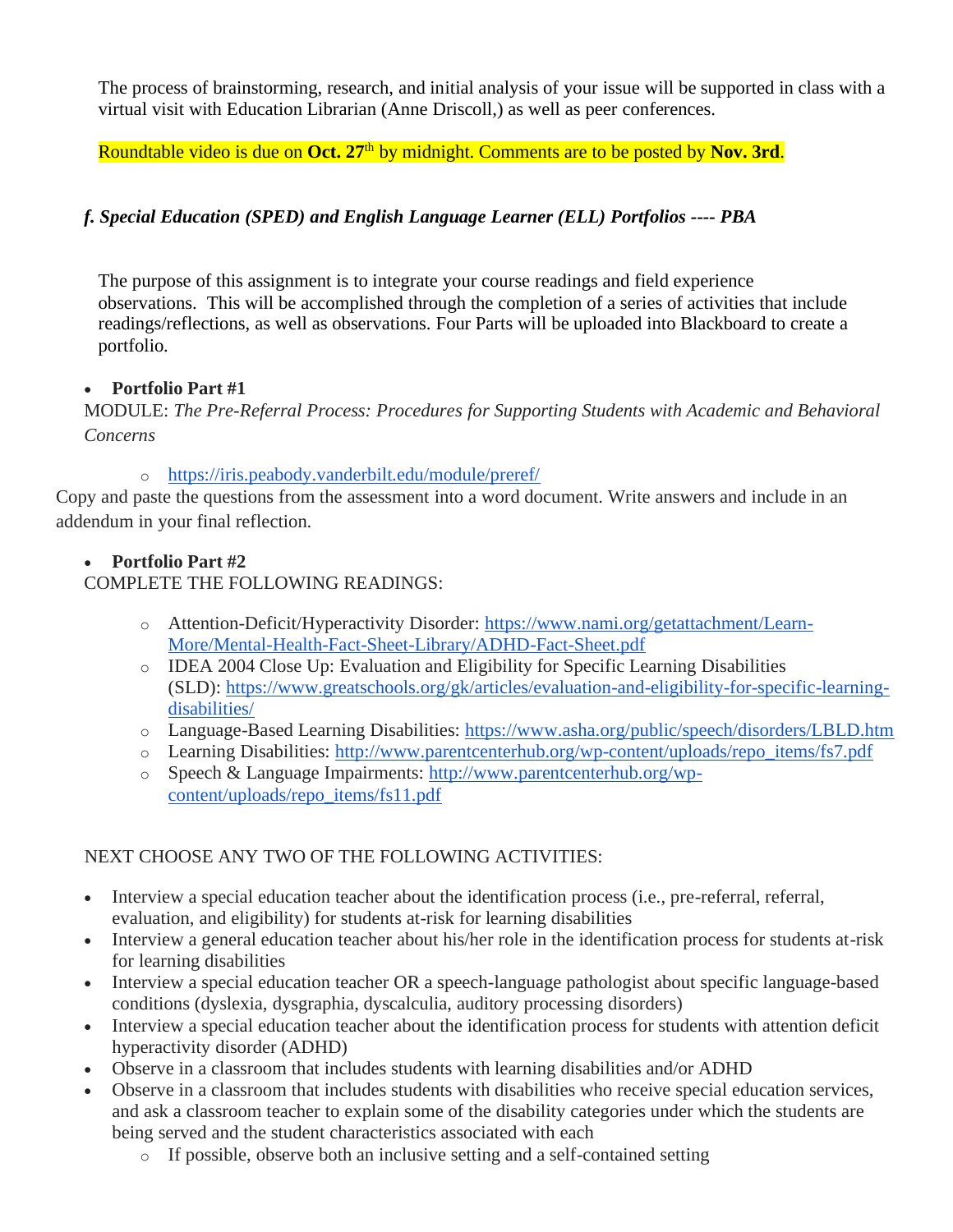• Interview a general education teacher and a special education teacher together about how they support students with or at-risk for learning disabilities and/or ADHD

REFLECTION: Complete a 2-3 page reflection on your chosen activities. Suggested prompts are "I learned..." and/or "Prior to... I believed". Post to Bb/TK20.

# • COMPLETE **Portfolio Part #3**

MODULE: *Teaching English Language Learners: Effective Instructional Practices*

o <https://iris.peabody.vanderbilt.edu/module/ell/>

Copy and paste the questions from the assessment into a word document. Write answers and include in an addendum in your final reflection.

#### • **Portfolio Part #4**

THE FOLLOWING READINGS:

- Best Practice for ELLs: Peer-Assisted Learning: [http://www.readingrockets.org/article/best-practice](http://www.readingrockets.org/article/best-practice-ells-peer-assisted-learning)[ells-peer-assisted-learning](http://www.readingrockets.org/article/best-practice-ells-peer-assisted-learning)
- A Multidimensional Approach to Vocabulary Instruction: Supporting English Language Learners in Inclusive Classrooms [http://www.readingrockets.org/article/multidimensional-approach-vocabulary](http://www.readingrockets.org/article/multidimensional-approach-vocabulary-instruction-supporting-english-language-learners)[instruction-supporting-english-language-learners](http://www.readingrockets.org/article/multidimensional-approach-vocabulary-instruction-supporting-english-language-learners)
- Being Bilingual May Help Autistic Children [http://www.independent.co.uk/life-style/bilingual-autistic-children-study-two-languages-speak](http://www.independent.co.uk/life-style/bilingual-autistic-children-study-two-languages-speak-communication-relationships-a8162086.html)[communication-relationships-a8162086.html](http://www.independent.co.uk/life-style/bilingual-autistic-children-study-two-languages-speak-communication-relationships-a8162086.html)
- Culturally Responsive Literacy Instruction [http://www.niusileadscape.org/docs/FINAL\\_PRODUCTS/NCCRESt/practitioner\\_briefs/%9](http://www.niusileadscape.org/docs/FINAL_PRODUCTS/NCCRESt/practitioner_briefs/%95%20TEMPLATE/DRAFTS/AUTHOR%20revisions/annablis%20pracbrief%20templates/Literacy_Brief_highres.pdf) [5%20TEMPLATE/DRAFTS/AUTHOR%20revisions/annablis%20pracbrief%20templates/Literacy\\_Bri](http://www.niusileadscape.org/docs/FINAL_PRODUCTS/NCCRESt/practitioner_briefs/%95%20TEMPLATE/DRAFTS/AUTHOR%20revisions/annablis%20pracbrief%20templates/Literacy_Brief_highres.pdf) [ef\\_highres.pdf](http://www.niusileadscape.org/docs/FINAL_PRODUCTS/NCCRESt/practitioner_briefs/%95%20TEMPLATE/DRAFTS/AUTHOR%20revisions/annablis%20pracbrief%20templates/Literacy_Brief_highres.pdf)
- Standards-based Writing for ELLs <http://www.colorincolorado.org/article/standards-based-writing-ells>

## NEXT CHOOSE ONE OF THE FOLLOWING ACTIVITIES:

- Interview an ELL teacher about teaching ELLs
- Interview a general education teacher about teaching ELLs
- Observation of ELL teacher in general education classroom
- Observation of ELL teacher in a pull out model
- Interview a general education teacher and an ELL teacher together about how they best support ELLs

REFLECTION: Complete a 2-3 page reflection on your chosen activities. Suggested prompts are "I learned..." and/or "Prior to... I believed". Post to Bb/TK20.

## **SPED/ELL Portfolio is due Dec 1st at 11:59 PM.**

**2. Assignment Points**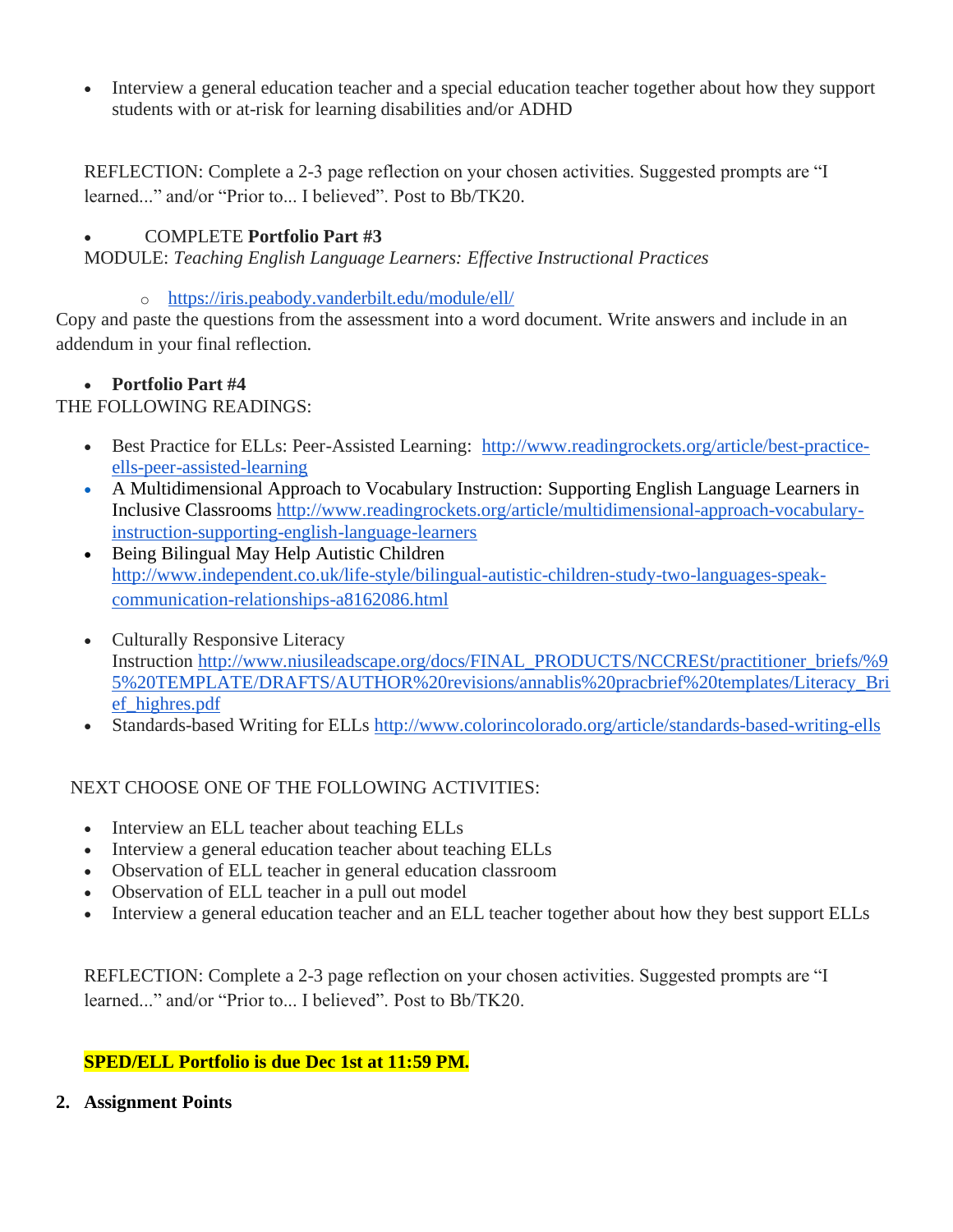| Course<br><i><b>Outcomes</b></i> | <b>Requirements &amp; Assignments</b>                                                         | <b>Points</b> | <b>Due Date</b>                                                 |
|----------------------------------|-----------------------------------------------------------------------------------------------|---------------|-----------------------------------------------------------------|
| 1, 2, 3                          | Participation (journal and/or discussion<br>posts as well as informed class<br>contributions) |               | Weekly<br>$5/20$ points<br>appointed for Journal<br>Reflections |
| 1                                | <b>Educational History</b>                                                                    | 15            | Sept. 15                                                        |
|                                  | Teacher Beliefs: Developing a Vision<br><b>Statement</b>                                      | 15            | Draft: Sept 21 (5)<br>points)<br>Final: Dec. 1                  |
| 1, 2                             | Field Experience Paper                                                                        | 20            | Nov. 24                                                         |
| 1, 2, 3                          | Professional Issues for Teachers: Video<br>Roundtable                                         | 15            | Video due Oct.27<br>Comments due Nov.<br>3                      |
| 1, 2, 3                          | SPED and ELL Portfolios ---- PBA                                                              | 15            | Dec. $1$                                                        |
|                                  |                                                                                               |               |                                                                 |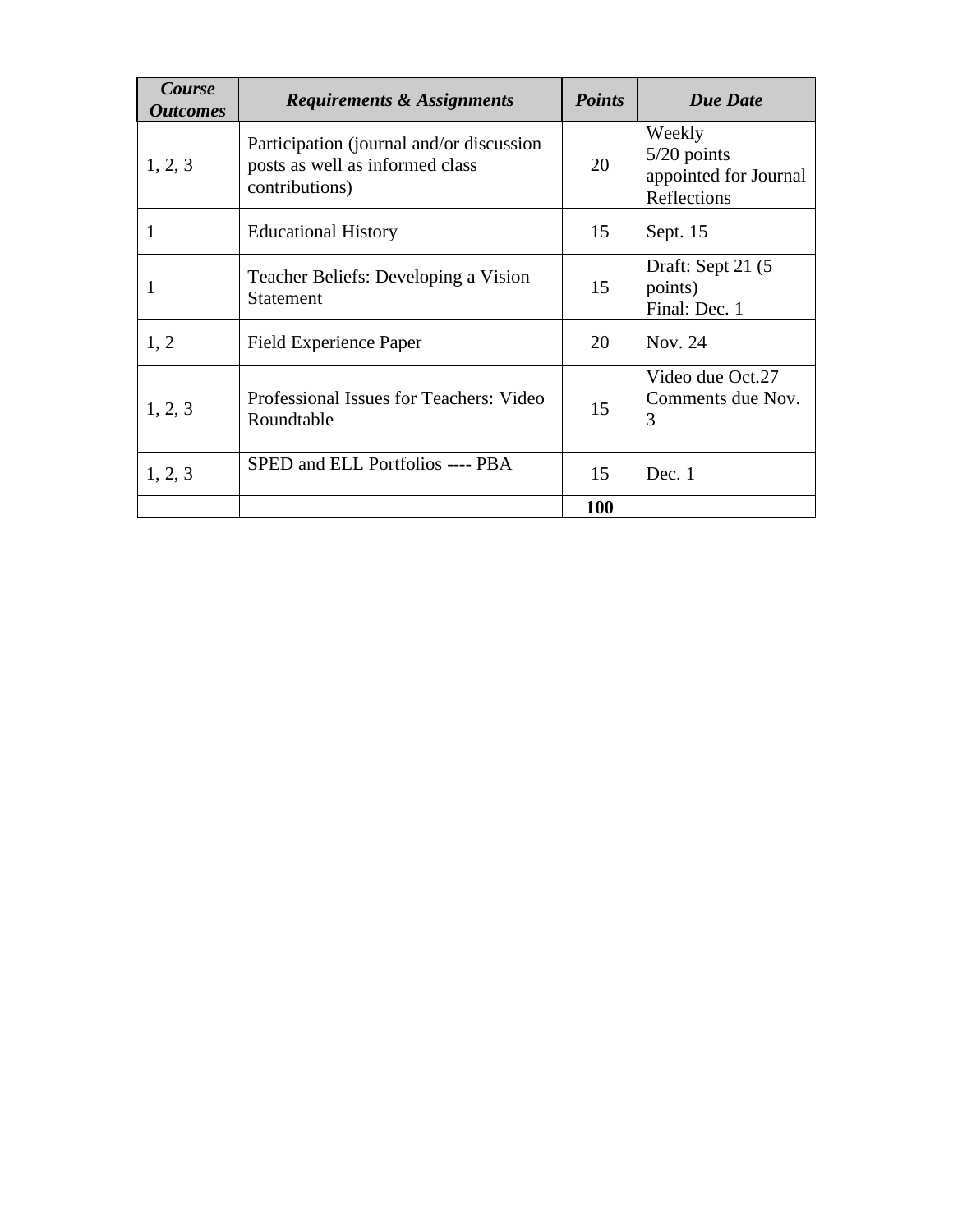## **3. Grading Policies**

At George Mason University course work is measured in terms of quantity and quality. A credit normally represents one hour per week of lecture or recitation or not fewer than two hours per week of laboratory work throughout a semester. The number of credits is a measure of quantity. The grade is a measure of quality. The university-wide system for grading graduate courses is as follows:

| <b>Grade</b>   | <b>GRADING</b> | <b>Grade Points</b> | <b>Interpretation</b>                                                         |
|----------------|----------------|---------------------|-------------------------------------------------------------------------------|
| $A+$           | $=100$         | 4.00                |                                                                               |
| A              | 94-99          | 4.00                | Represents mastery of the subject through<br>effort beyond basic requirements |
| $A-$           | 90-93          | 3.67                |                                                                               |
| $B+$           | 85-89          | 3.33                | Reflects an understanding of and the ability to                               |
| B              | 80-84          | 3.00                | apply theories and principles at a basic level                                |
| $\mathbf{C}^*$ | 70-79          | 2.00                | Denotes an unacceptable level of                                              |
| $F^*$          | $69$           | 0.00                | understanding and application of the basic                                    |
|                |                |                     | elements of the course                                                        |

*\*Remember: A course grade less than B requires that you retake the course.*

**Note: "C" is not satisfactory for a licensure course; "F" does not meet requirements of the School of Education.**

## **4. Other Expectations**

#### **APA format:**

All written papers are **expected to be double-spaced, with 1" margins, and in 12-point font** (Times New Roman, Calibri, or Arial). **APA format is expected**. If you do not have a 7<sup>th</sup> Edition APA manual, please use the APA website [\(http://www.apastyle.org/\)](http://www.apastyle.org/) or the OWL at Purdue as a resource [\(http://owl.english.purdue.edu/owl/resource/560/01/\)](http://owl.english.purdue.edu/owl/resource/560/01/).

**\*Please Note:** The GMU Writing Center offers online support via email. They will provide feedback on your writing within one hour. Graduate and professional writing can be difficult; I encourage you to take advantage of this service. [http://writingcenter.gmu.edu/?page\\_id=177](http://writingcenter.gmu.edu/?page_id=177)

## **Late work policy:**

It is expected that all class assignments will be submitted on time to the correct location: **late assignments will not receive full credit**. All assignments must be submitted via **Blackboard** on the due date stated within the syllabus (see below) prior to class. If extraordinary circumstances prevent you from submitting your work in a timely manner, **it is your responsibility to contact the instructor as soon as possible after the circumstances occur and make arrangements to complete your work.** It is up to the discretion of the instructor to approve the late/makeup work. Assignments turned in late without prior communication will receive an automatic deduction of one letter grade making the highest possible score equivalent to 80% (B).

#### **Revise & Resubmit:**

If a student submits an assignment that may indicate limited understanding or confusion about the content as indicated by scoring on the assignment rubric, the instructor may request for a student to revise and resubmit the assignment based on feedback. This is an opportunity for a student to clarify understanding of the content and demonstrate growth. In most cases, the original assignment and revision will be averaged for a new final grade. The instructor will communicate with the student to determine a reasonable timeframe within which to complete the revision.

**Professional Dispositions:** See<https://cehd.gmu.edu/students/polices-procedures/>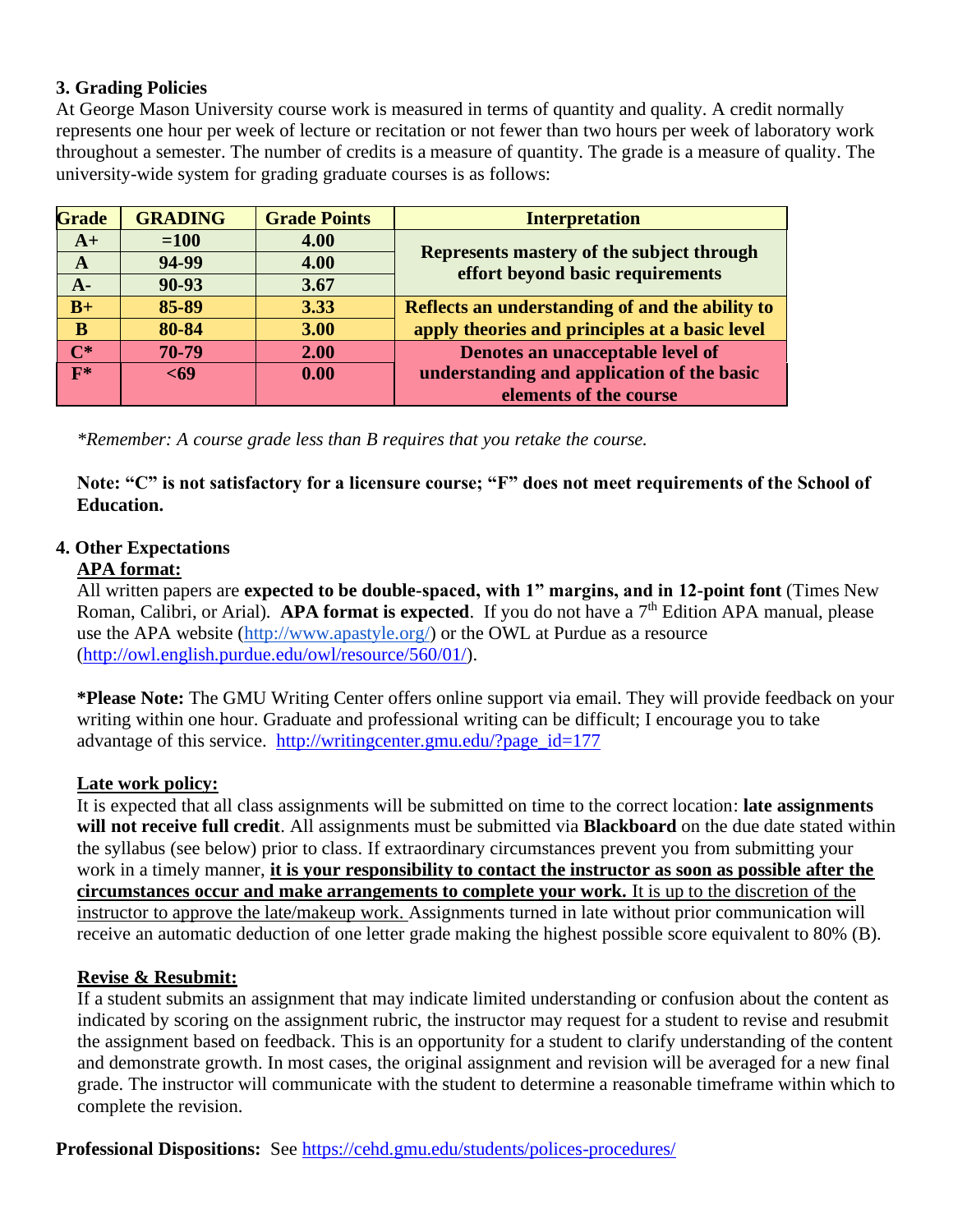# **TENTATIVE CLASS SCHEDULE:**

Note: Faculty reserves the right to alter the schedule as necessary, with notification to students. Content of some classes may be switched.

| <b>Class</b>           | <b>Date</b>             | <b>Guiding Questions/Topics</b>                                        | <b>Readings/Assignments Due</b>                                                                                                                              |  |
|------------------------|-------------------------|------------------------------------------------------------------------|--------------------------------------------------------------------------------------------------------------------------------------------------------------|--|
| Week                   | Aug. 25                 | Review Syllabus and Assignments                                        | <b>BEFORE CLASS:</b>                                                                                                                                         |  |
| 1                      | Synchronous<br>(Zoom)   | Why do we want to teach?                                               | Course Content Folder: How to be<br>successful in an online class<br>Answer Google Form questions for ELED<br>542/543<br>https://forms.gle/YYUnL9htA1SSDCkdA |  |
|                        |                         | What experience/s and/or history<br>helped you decide to be a teacher? |                                                                                                                                                              |  |
| Week<br>$\overline{2}$ | Sept. 1<br>Asynchronous | What does foundations of<br>education mean?                            | Bb: Module 1                                                                                                                                                 |  |
|                        |                         | Who are we as individuals? What<br>experience/s and/or history helped  | Anthology:<br>Ch <sub>1</sub><br>Ch <sub>2</sub>                                                                                                             |  |
|                        |                         | you decide to be a teacher?                                            | Complete: Purposes of Schools to have in                                                                                                                     |  |
|                        |                         | Who are we as future teachers?                                         | next class<br><b>Journal Reflection Due</b>                                                                                                                  |  |
|                        |                         |                                                                        |                                                                                                                                                              |  |
| Week<br>3              | Sept. 8<br>Synchronous  | What are the purposes of school?                                       | Bb: Module 2                                                                                                                                                 |  |
|                        | (Zoom)                  | Who decides what purposes school                                       | DTBI:                                                                                                                                                        |  |
|                        |                         | serves?                                                                | Ch <sub>1</sub>                                                                                                                                              |  |
|                        |                         |                                                                        | <b>Purposes of Schools Graphic Organizer</b>                                                                                                                 |  |
| Week                   | Sept. 15                | Who are our students and how are                                       | <b>READ:</b>                                                                                                                                                 |  |
| 4                      | Asynchronous            | they different from/alike each                                         | DTBI: Ch. 2                                                                                                                                                  |  |
|                        |                         | other, us, and peers from decades<br>past?                             | Anthology: Ch 6, Ch 7                                                                                                                                        |  |
|                        |                         | *Considering Gender and Special                                        | Bb: Module 3                                                                                                                                                 |  |
|                        |                         | <b>Needs</b>                                                           | Choose 1:                                                                                                                                                    |  |
|                        |                         |                                                                        | Beyond the Dilemma of Difference                                                                                                                             |  |
|                        |                         |                                                                        | (special needs/exceptionalities)<br>Girls and the Curriculum-How                                                                                             |  |
|                        |                         |                                                                        | schools shortchange girls (gender)                                                                                                                           |  |
|                        |                         |                                                                        | The boy-turn in research (gender)                                                                                                                            |  |
|                        |                         |                                                                        | <b>DUE: Educational history</b>                                                                                                                              |  |
|                        |                         |                                                                        | <b>Journal Reflection Due</b>                                                                                                                                |  |
| Week                   | Sept.22                 | Presentation from Anne Melville,                                       | Bb: Module 4                                                                                                                                                 |  |
| 5                      | Synchronous             | Librarian                                                              |                                                                                                                                                              |  |
|                        | (Zoom)                  | Who are our students and how are                                       | Anthology:<br>Ch <sub>4</sub>                                                                                                                                |  |
|                        |                         | they different from/alike each                                         | Ch <sub>5</sub>                                                                                                                                              |  |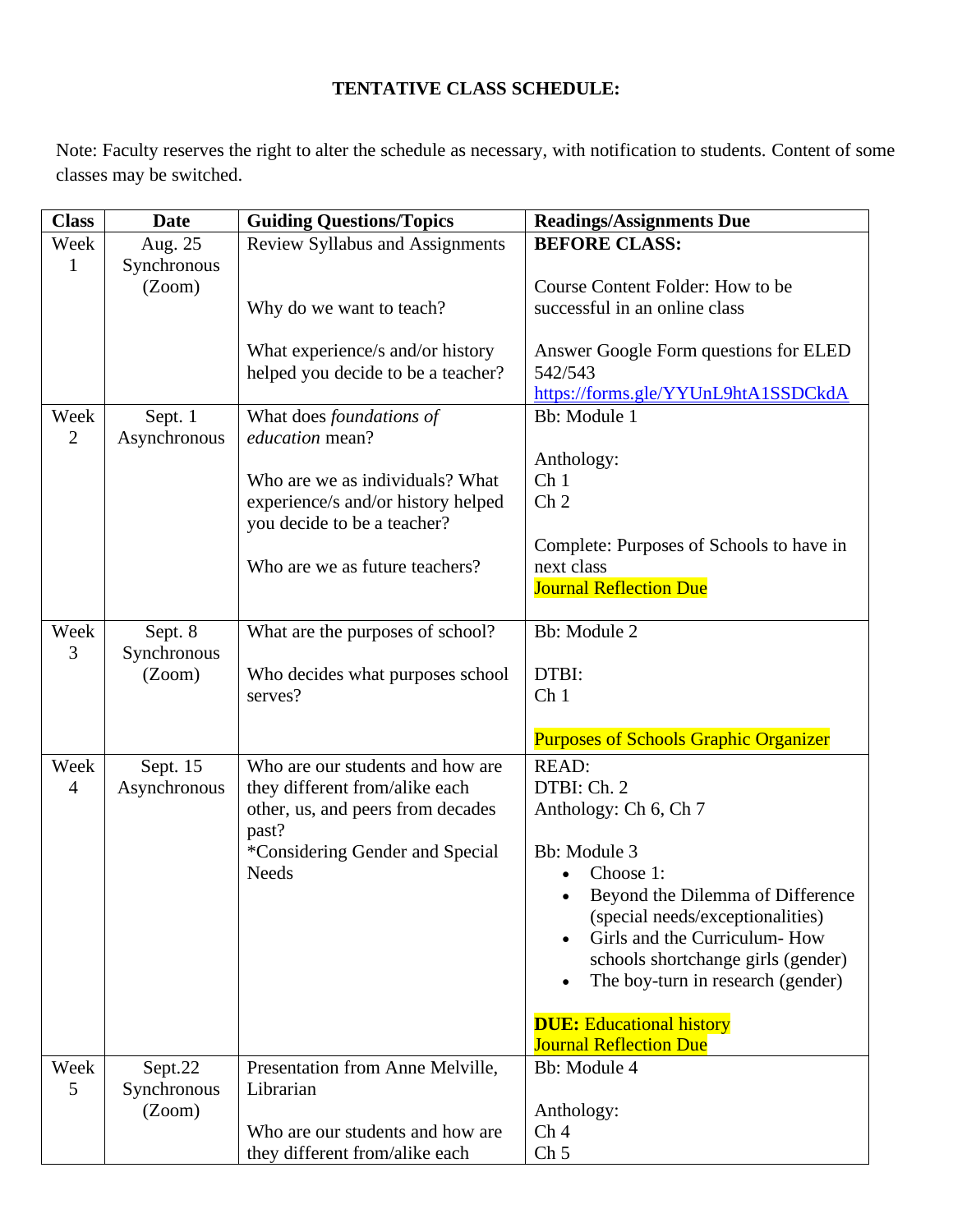|            |                                           | other, us, and peers from decades<br>past?<br>*Considering Global Migration,<br>Poverty, Race, Gender, Identity                                            | <b>Brainstorming (Draft) for vision statement</b><br>due to Blackboard on Sept.21 by midnight.<br>We will be using it in THIS class.                                                                                                            |
|------------|-------------------------------------------|------------------------------------------------------------------------------------------------------------------------------------------------------------|-------------------------------------------------------------------------------------------------------------------------------------------------------------------------------------------------------------------------------------------------|
| Week<br>6  | Sept. 29<br>Asynchronous                  | For whom does school 'work'?<br>For whom does school not 'work'?<br>What are the major federal, state,<br>and local policies impacting<br>schools today?   | Bb: Module 5 and 5.2<br>DTBI:Ch. 3, 4<br><b>Journal Reflection Due</b><br>Post group poster online                                                                                                                                              |
| Week<br>7  | Oct.6<br>Synchronous<br>(Zoom)            | How should students be taught?                                                                                                                             | Bb: Module 6 (Standards)<br>Anthology:<br>Ch 8, 14, 15                                                                                                                                                                                          |
| Week<br>8  | Oct.13<br>Asynchronous                    | How should we teach SPED?                                                                                                                                  | Bb: Module 7 (SPED)<br>Answer reflection questions                                                                                                                                                                                              |
| Week<br>9  | Oct. 20<br>Synchronous<br>(Zoom)          | What is most important for our<br>teachers to know about student<br>learning to be effective teachers?<br>What is most important for students<br>to learn? | Bb: Module 8 (InTasc Standards)<br><b>Journal Reflection Due</b>                                                                                                                                                                                |
| Week<br>10 | Oct. 27<br>Asynchronous                   |                                                                                                                                                            | Due: Professional Issues for Teachers:<br><b>Video Roundtable</b>                                                                                                                                                                               |
| Week<br>11 | Nov <sub>3</sub><br>Synchronous<br>(Zoom) | How should we organize<br>instruction for Els? What are the<br>processes in place to help them?                                                            | Bb: Module 9-ELLs in Education<br>Answer reflection question BEFORE class:<br>Be Ready to ask questions and discuss<br>readings<br>Due: Comments on Video Roundtables                                                                           |
| Week<br>12 | Nov $10$<br>Asynchronous                  | What is the best evidence of<br>student learning?<br>How do students learn best?                                                                           | Bb: Module 10<br>Philosophies readings (one will be<br>assigned):<br>Noddings (care)<br>Montessori (constructivism)<br>Skinner (behaviorism)<br>Dewey (pragmatism)<br>• Gay (Culturally Responsive Teaching)<br>DTBI:<br>Ch. 5, 6<br>Anthology: |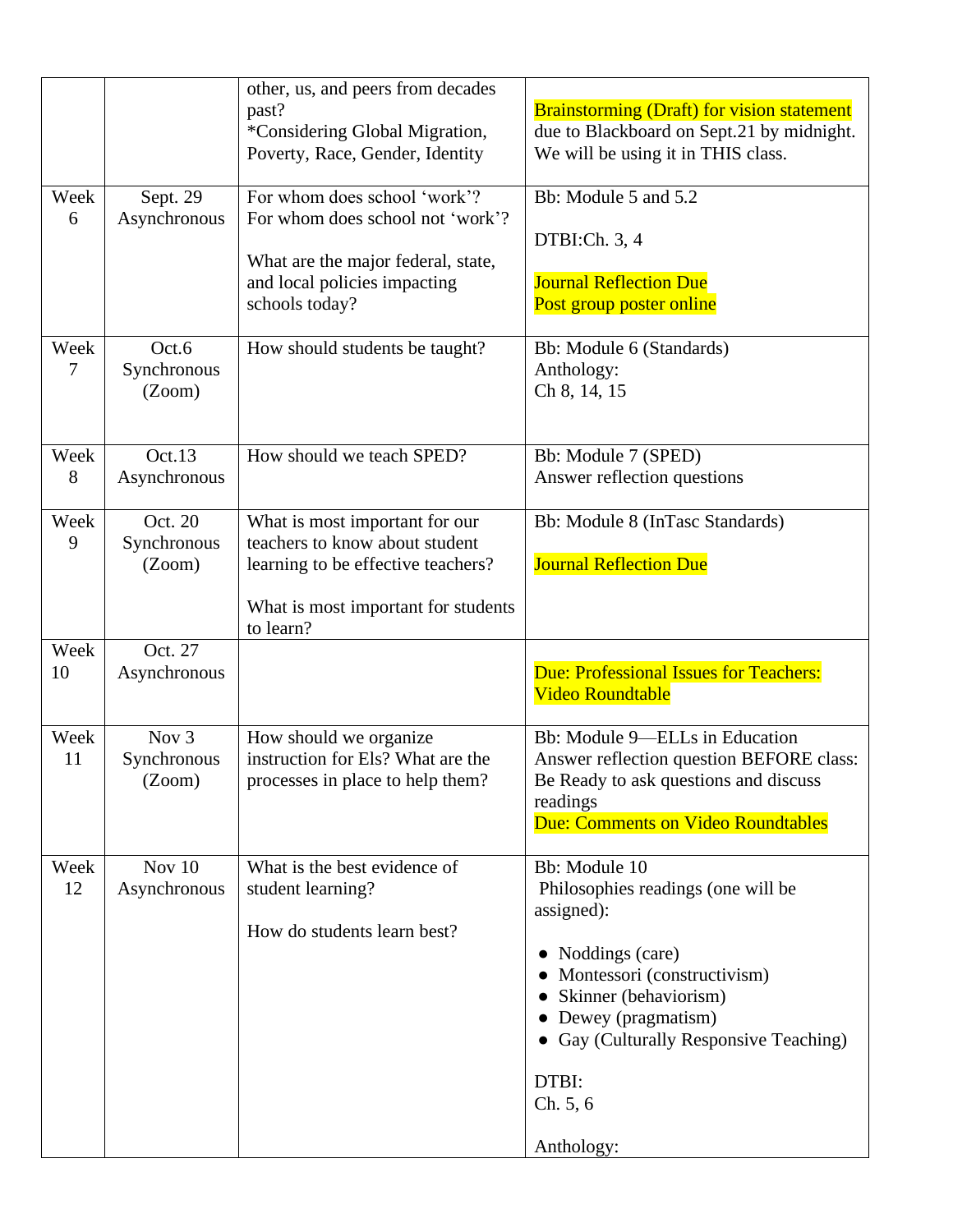|            |                                   |                                                                                                                                                                                                                               | Ch 16, 17, 18                                                                                                                                |
|------------|-----------------------------------|-------------------------------------------------------------------------------------------------------------------------------------------------------------------------------------------------------------------------------|----------------------------------------------------------------------------------------------------------------------------------------------|
| Week<br>13 | Nov. 17<br>Synchronous<br>(Zoom)  | What is the best evidence of<br>teacher success?<br>Summary discussion of DTBI as<br>foundation for looking at the best<br>evidence of teacher success.                                                                       | Bb: Module 11—Teaching Philosophies<br>Anthology:<br>$\mathop{\mathrm{Ch}}\nolimits 3$<br>Ch 20<br>Epilogue<br><b>Journal Reflection Due</b> |
| Week<br>14 | Nov. 24<br>Asynchronous           | This about these questions for your<br>final Vision Statement:<br>How should learning be organized<br>for effective instruction?<br>What is our role as teachers?<br>What is your vision for education<br>and your classroom? | Due: Field Experience Reflection Paper                                                                                                       |
| Week<br>15 | Dec. $1$<br>Synchronous<br>(Zoom) |                                                                                                                                                                                                                               | <b>PBA Portfolio Due by midnight</b><br><b>Vision Statement Due</b>                                                                          |

# **Core Values Commitment**

The College of Education and Human Development is committed to collaboration, ethical leadership, innovation, research-based practice, and social justice. Students are expected to adhere to these principles: [http://cehd.gmu.edu/values/.](http://cehd.gmu.edu/values/)

# **GMU Policies and Resources for Students**

*Policies*

- Students must adhere to the guidelines of the Mason Honor Code (see <https://catalog.gmu.edu/policies/honor-code-system/> ).
- Students must follow the university policy for Responsible Use of Computing (see [http://universitypolicy.gmu.edu/policies/responsible-use-of-computing/\)](http://universitypolicy.gmu.edu/policies/responsible-use-of-computing/).
- Students are responsible for the content of university communications sent to their Mason email account and are required to activate their account and check it regularly. All communication from the university, college, school, and program will be sent to students **solely** through their Mason email account.
- Students with disabilities who seek accommodations in a course must be registered with George Mason University Disability Services. Approved accommodations will begin at the time the written letter from Disability Services is received by the instructor (see [https://ds.gmu.edu/\)](https://ds.gmu.edu/).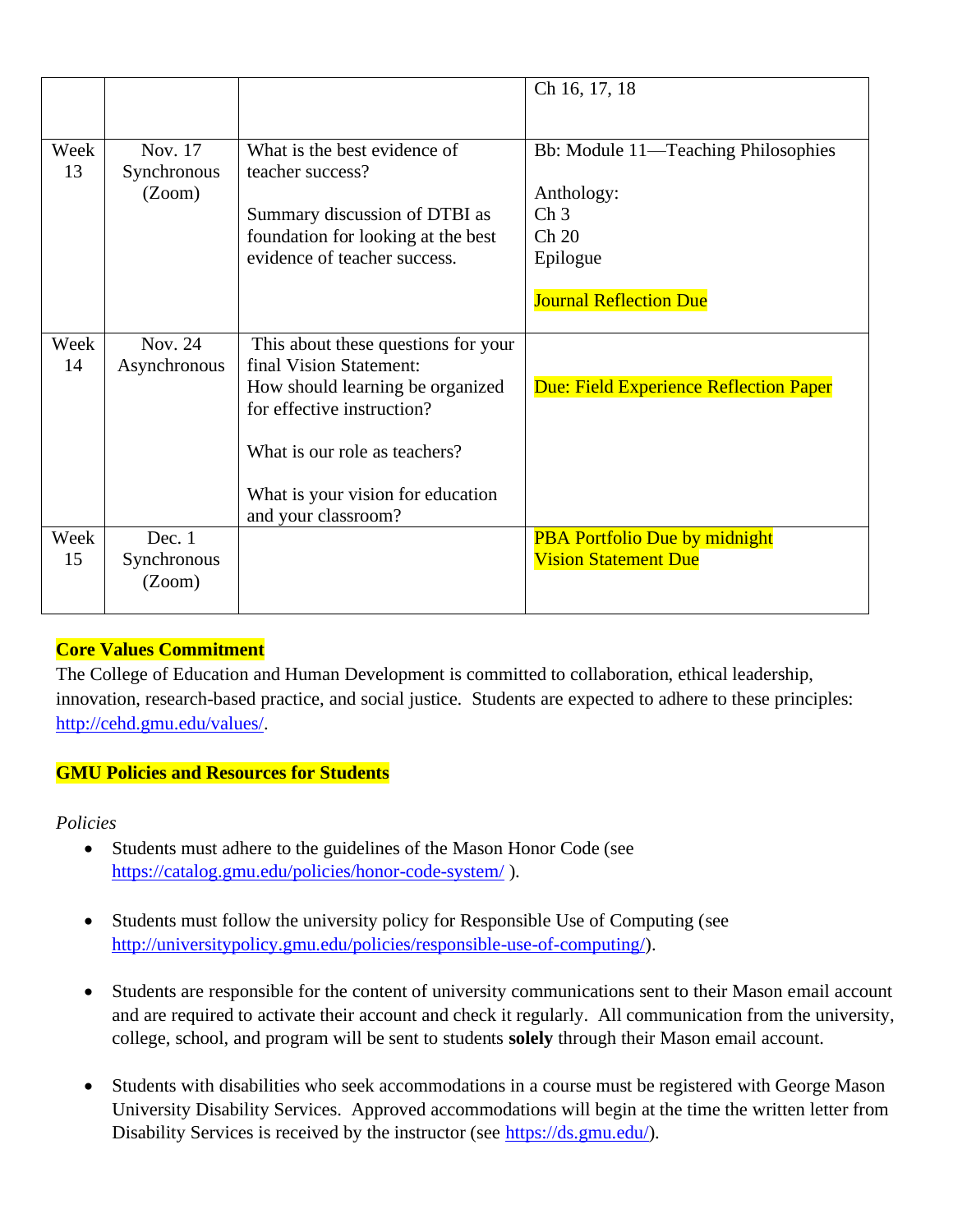### *Campus Resources*

- Support for submission of assignments to Tk20 should be directed to  $\frac{tk20\text{help@gmu.edu}}{tk20\text{help@gmu.edu}}$ [https://cehd.gmu.edu/aero/tk20.](https://cehd.gmu.edu/aero/tk20) Questions or concerns regarding use of Blackboard should be directed to [http://coursessupport.gmu.edu/.](http://coursessupport.gmu.edu/)
- For information on student support resources on campus, see [https://ctfe.gmu.edu/teaching/student](https://ctfe.gmu.edu/teaching/student-support-resources-on-campus)[support-resources-on-campus](https://ctfe.gmu.edu/teaching/student-support-resources-on-campus)

**For additional information on the College of Education and Human Development, please visit our website<https://cehd.gmu.edu/students/>**

# **Rubric for informed participation during our synchronous classes**

|                                   | Exemplary $(.5 \text{ pts})$ Proficient $(.3 \text{ pts})$                                                                                                                                                                                                      |                                                                                                                                            | Developing (.1 pts)                                                                                                                                                | Unacceptable (0 pts)                                                                                                                                                        |
|-----------------------------------|-----------------------------------------------------------------------------------------------------------------------------------------------------------------------------------------------------------------------------------------------------------------|--------------------------------------------------------------------------------------------------------------------------------------------|--------------------------------------------------------------------------------------------------------------------------------------------------------------------|-----------------------------------------------------------------------------------------------------------------------------------------------------------------------------|
| Frequency<br><b>of</b>            | I initiated<br>contributions more<br>participation than once today.                                                                                                                                                                                             | I initiated a contribution<br>once today.                                                                                                  | I contributed when<br>someone solicited input<br>from me.                                                                                                          | I did not contribute<br>today.                                                                                                                                              |
| <b>Quality of</b><br>comments     | My comments were<br>insightful $\&$<br>constructive; used<br>appropriate<br>terminology.<br>Comments balanced terminology.<br>between general<br>impressions,<br>opinions & specific, relevant to the<br>thoughtful criticisms discussion.<br>or contributions. | My comments were<br>mostly insightful $\&$<br>constructive; mostly<br>used appropriate<br>Occasionally comments<br>were too general or not | My comments were<br>sometimes constructive,<br>with occasional signs of<br>insight. My comments<br>were not always relevant did not comment.<br>to the discussion. | My comments were<br>uninformative, relied<br>heavily on opinion, or I                                                                                                       |
| <b>Listening</b><br><b>Skills</b> | I listened attentively<br>the majority of the<br>time when others<br>presented/shared<br>material and or<br>perspectives.                                                                                                                                       | I was mostly attentive<br>when others presented<br>ideas, materials.                                                                       | I was somewhat<br>inattentive today.<br>Occasionally I spoke<br>while others were<br>speaking.                                                                     | I did not listen to others;<br>talked while others were<br>speaking or did not pay<br>attention when other<br>students were speaking.<br>I was distracted (or<br>sleeping). |

**(This is what I will be listening for)**